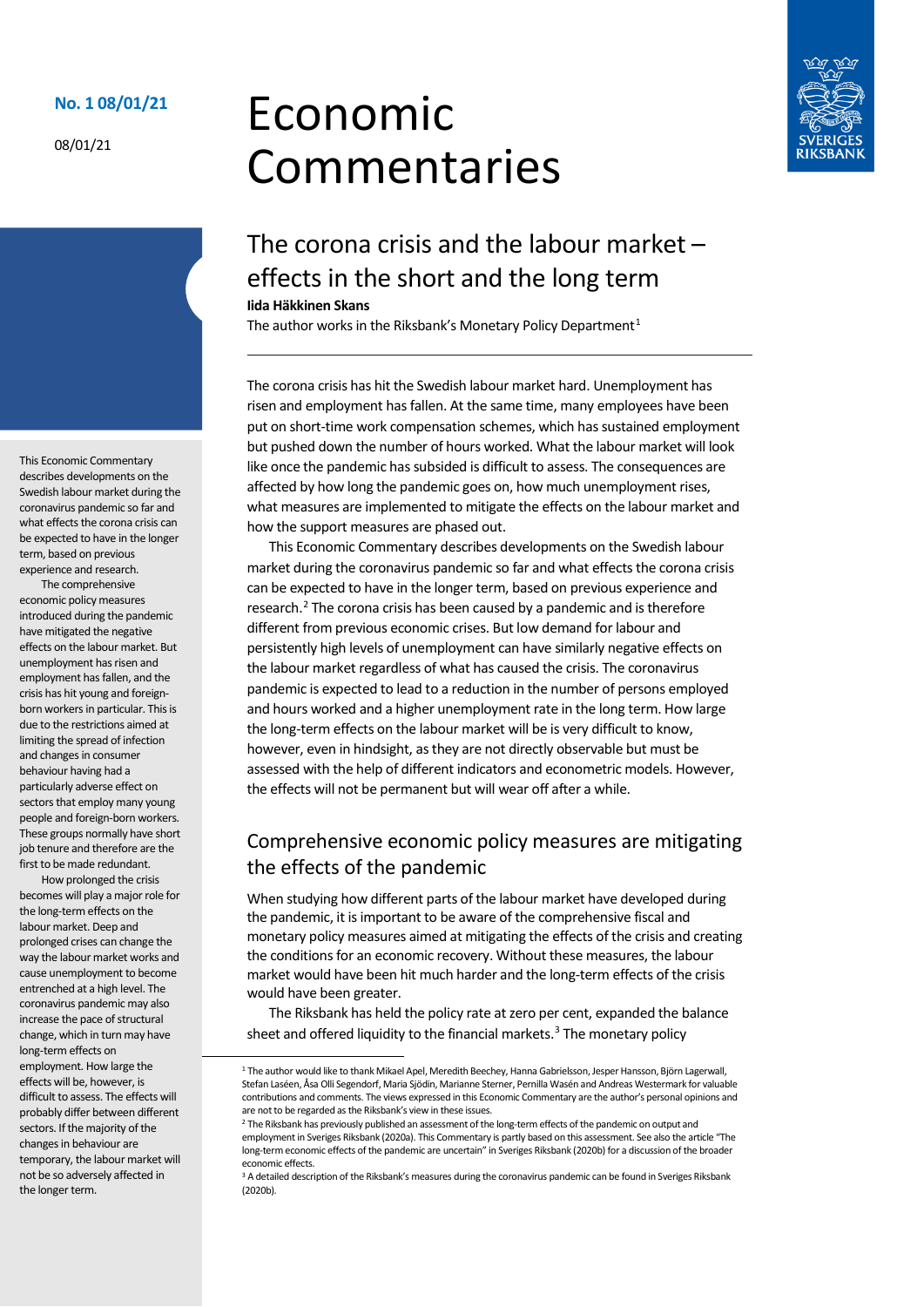measures aim to keep interest rates low for households and companies and contribute to well-functioning credit supply and thereby reduce the risk of the corona crisis developing into a financial crisis. In this way, monetary policy is supporting general economic development and with low interest rates, fiscal policy will also be more effective. The strength of fiscal policy is that measures can be directed at the specific problems in the economy and in the labour market caused by the pandemic. During the pandemic, the Riksdag (the Swedish Parliament) has decided on fiscal policy measures of historic proportions. The measures that have probably had the greatest effect on the labour market include government support to the short-time work compensation scheme. The support aims to reduce the number of redundancies and is helping companies retain their labour force so that production can be rapidly resumed once demand picks up. Other fiscal policy crisis measures include temporarily reduced employers' social security contributions, extended government responsibility for sick-pay costs, the option of deferring tax payments and government loan guarantees for small and medium-sized enterprises. In addition, the hardest-hit sectors have received temporary rent discounts and reorientation support based on fall in turnover. Unemployment benefit has temporarily been made more generous to provide economic support to those who have become unemployed. The number of university and college places has been increased to provide more options to study when labour demand is low. Furthermore, municipalities and regions have received increased government subsidies to deal with the costs caused by the pandemic and so that they do not reduce their activities and make staff redundant.[4](#page-1-0)

It is very difficult to assess which measures have been the most significant or which have worked best to support the economy and the labour market as many of the measures have been implemented at approximately the same time and may also have reinforced each other. Although it is difficult to estimate the magnitude of the effects, it is clear that the expansionary economic policy during the pandemic has had positive effects on the labour market and the economy at large. This is also something that should be borne in mind when studying what has happened on the labour market during the coronavirus pandemic.

# The pandemic has led to lower employment and a higher unemployment rate

The number of persons employed was 2 per cent fewer and the employment rate was 1.6 percentage points lower during the third quarter of 2020 than during the same quarter in 2019 (see Figure 1). At the same time, labour force participation has continued to be high, which has caused the unemployment rate to rise (see Figure 1 and Figure 2). The total number of hours worked was 5.3 per cent lower during the third quarter of 2020 than during the same quarter in 2019. Monthly statistics show that the labour market has stabilised somewhat in recent months. The unemployment rate has decreased several months in a row and employment has risen. However, the levels still differ considerably from those that prevailed prior to the pandemic.

<span id="page-1-0"></span> <sup>4</sup> A complete description of the Government's crisis measures can be found on the Government's website [https://www.government.se/government-policy/the-governments-work-in-response-to-the-virus-responsible-for-covid-19/.](https://www.government.se/government-policy/the-governments-work-in-response-to-the-virus-responsible-for-covid-19/)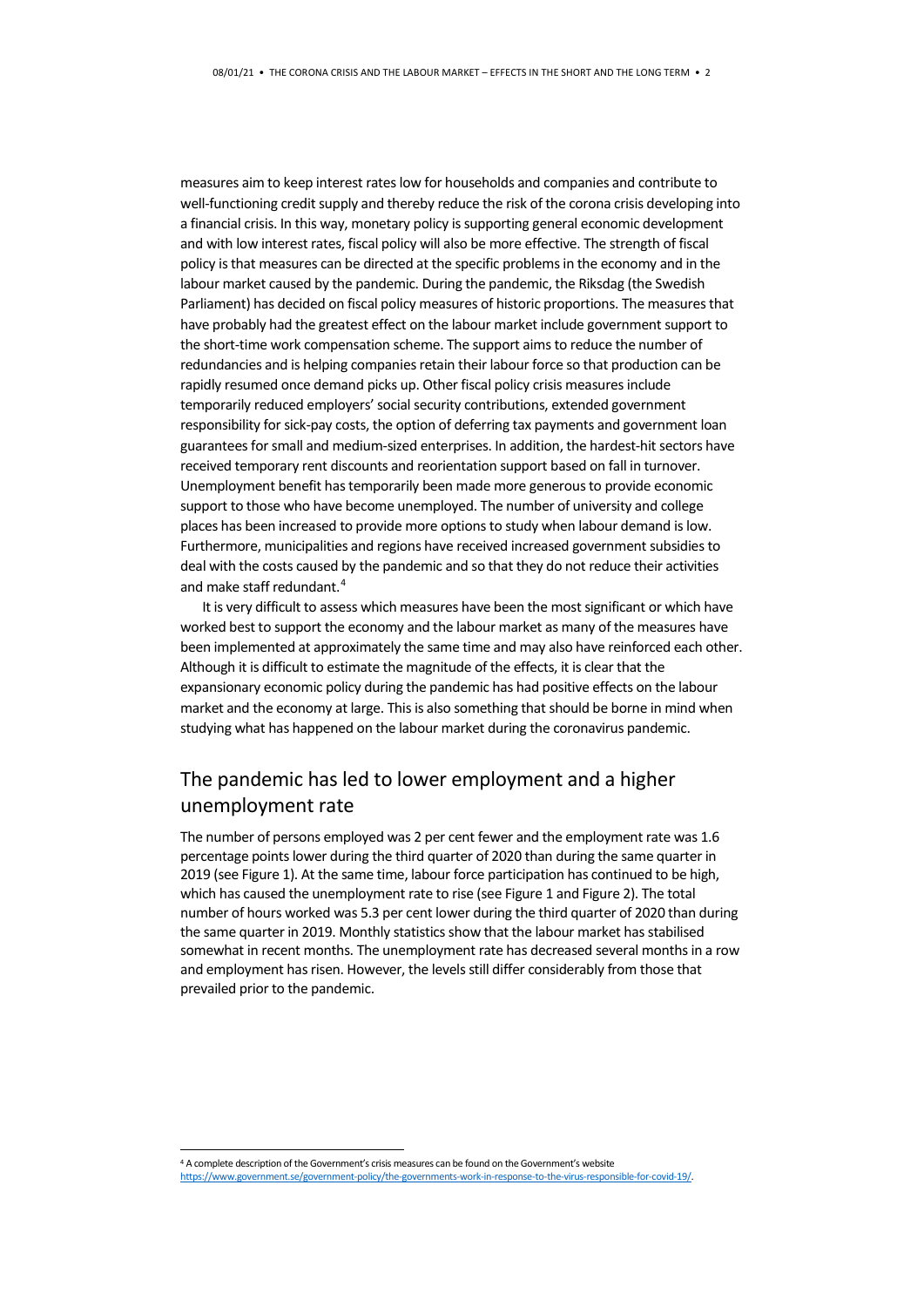

**Diagram 1. Employment rate and labour force participation rate, 15-74 years** Per cent of population, seasonally adjusted quarterly data

Note: Spliced data 1980–2001.

Sources: The Riksbank and Statistics Sweden



Per cent of labour force, seasonally adjusted quarterly data



Note: Spliced data 1980–2001. Sources: The Riksbank and Statistics Sweden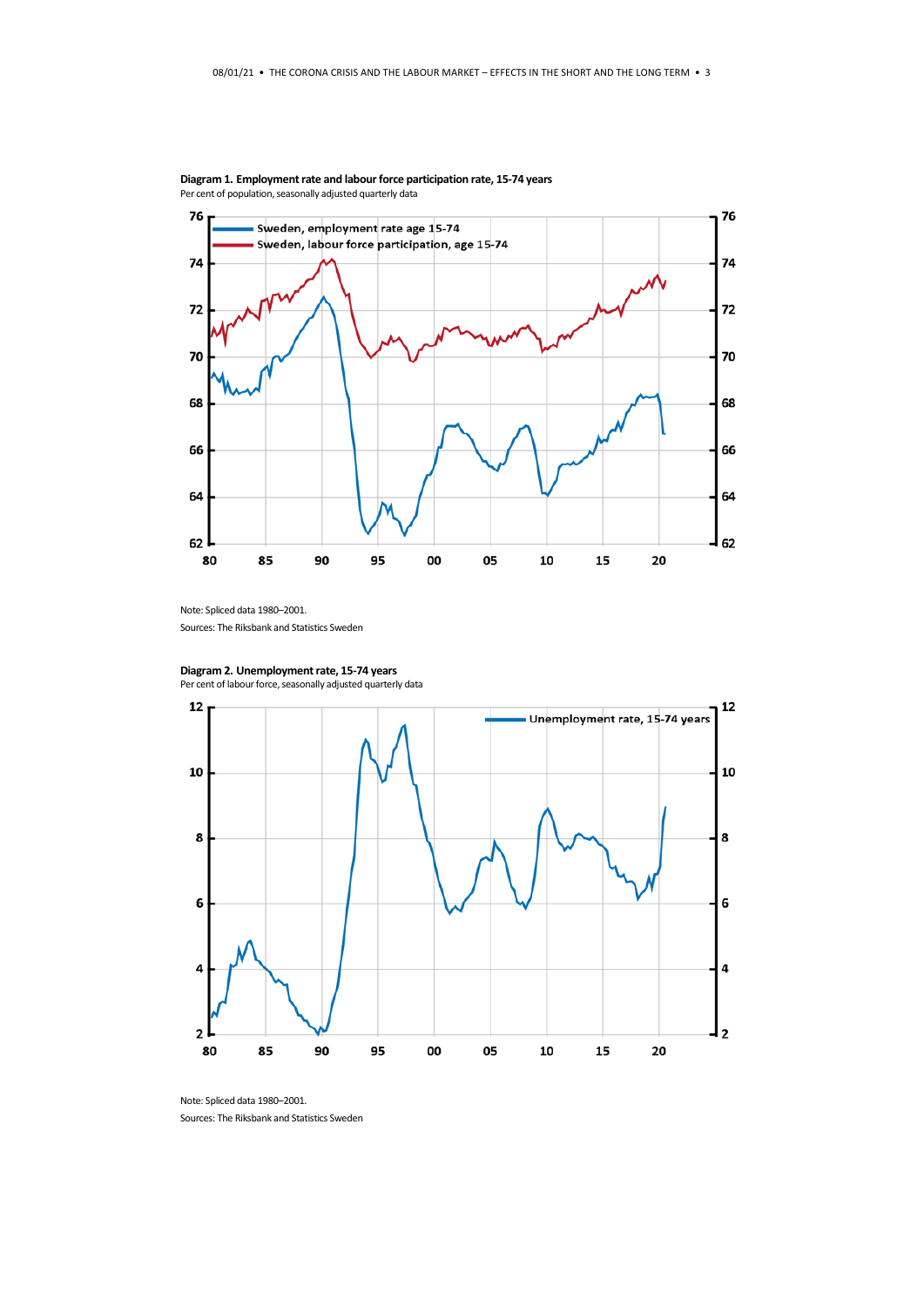#### **The short-time work compensation scheme has sustained employment**

The labour market has been hit much harder by the coronavirus pandemic than the unemployment and employment figures indicate as the economy has received support from very comprehensive economic policy measures. Support to the short-time work compensation scheme has sustained employment. The support has been granted for almost 600,000 employees since mid-March, which is equal to 19 per cent of private sector employees. These figures are probably higher than the number of people who have actually been put on short-time work compensation schemes as this number is adjusted afterwards and companies have not always utilised the schemes as much as they had applied to do. The final figures are not yet available. The Labour Force Surveys (LFS) conducted by Statistics Sweden show that 379,000 employees were absent from work in May due to short-time work compensation schemes or shortage of work. [5](#page-3-0) In November, this figure was 159,000. During the autumn, more extensive restrictions have been introduced to reduce the spread of infection, which may lead to the number of workers on short-time work compensation schemes increasing again.

It is difficult to compare developments in employment and unemployment with what has happened in earlier crises as the same short-time work compensation scheme has not existed previously. But experience from the financial crisis from other European countries shows that such schemes have significantly positive effects during recessions. They sustain employment, primarily among the permanently employed.<sup>[6](#page-3-1)</sup> However, short-time work compensation schemes do not help groups that have a weak position on the labour market. This can also be seen in Sweden, where the number of permanently employed persons has remained virtually unchanged, while the number of employees on fixed-term contracts have decreased substantially in 2020 (see Figure 3 and Figure 4). Short-time work compensation schemes prevent redundancies in the acute phase of the crisis, but the effects are not only positive in the longer term. They may lead to inefficiency, for example. There is a risk of subsidising jobs that would otherwise have disappeared and of locking in labour that could have been utilised better somewhere else. This leads to lower productivity in the long run.<sup>[7](#page-3-2)</sup> There is also a risk of subsidising companies that would have coped without support, which means that the total number of hours worked may fall more than it would have done without support and lead to inefficient use of tax revenue.

<span id="page-3-0"></span> <sup>5</sup> The LFS only ask about the main reason for absence, which may mean that some of those on short-time work compensation schemes may have been classified as ill or on holiday depending on how they have answered.

<sup>6</sup> See, for example, Cahuc (2019) for an overview.

<span id="page-3-2"></span><span id="page-3-1"></span><sup>7</sup> See Cooper et al. (2017).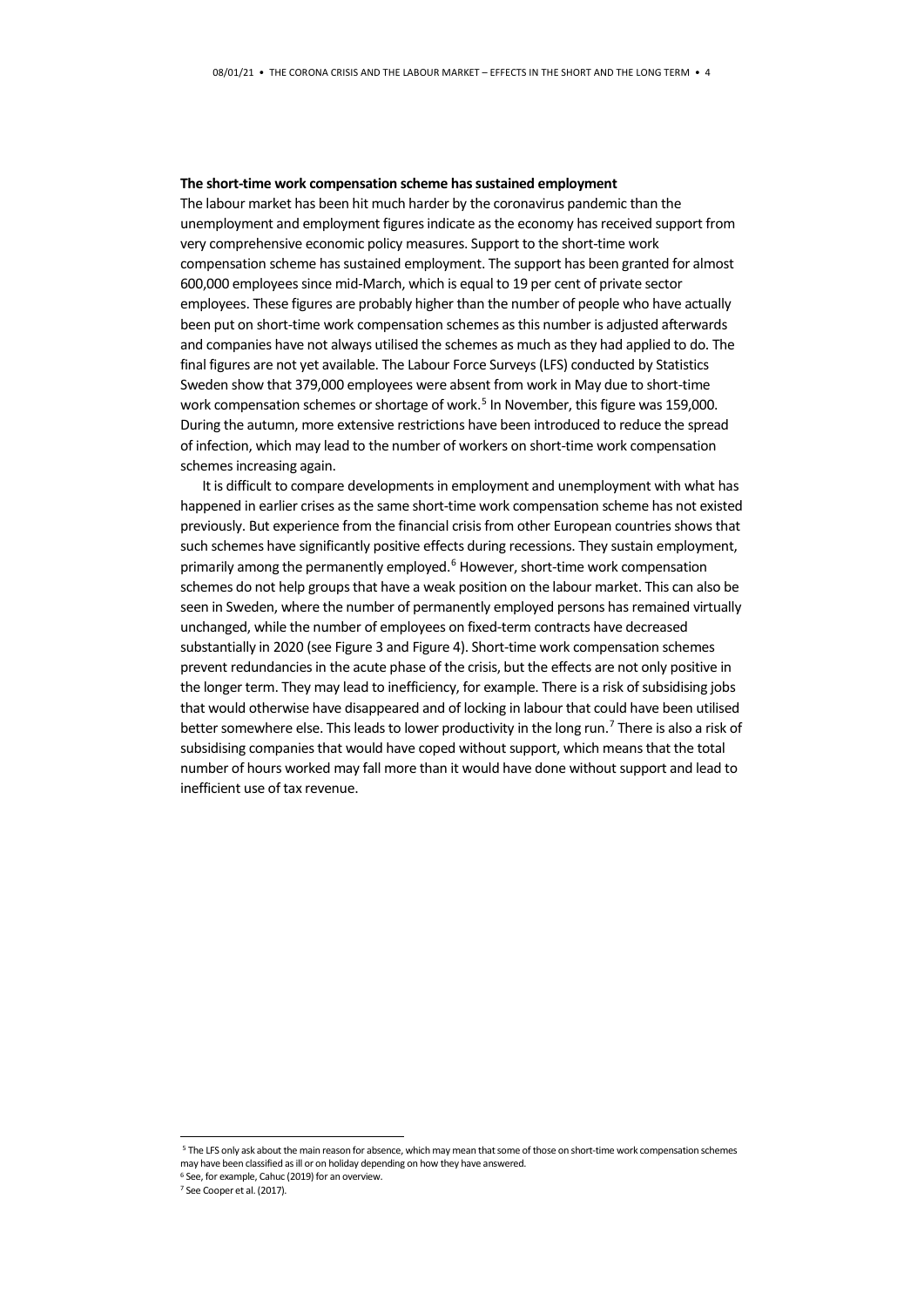

**Diagram 3. Employees with permanent contracts, 15–74 years** Thousands, seasonally adjusted quarterly data

Source: Statistics Sweden

**Diagram 4. Employees with fixed-term contracts, 15–74 years** Thousands, seasonally adjusted quarterly data



Source: Statistics Sweden

#### **Hysteresis effects lead to lower employment levels**

How prolonged the crisis becomes will be crucial for the labour market. Deep and prolonged crises can change the way the labour market functions and long periods of high unemployment can therefore lead to hysteresis effects, with unemployment remaining at a higher level for a long time after the crisis. This is because long periods of unemployment can reduce the know-how and skills of unemployed persons and make it more difficult for them to find new jobs even when demand for labour rises again. Long-term unemployed persons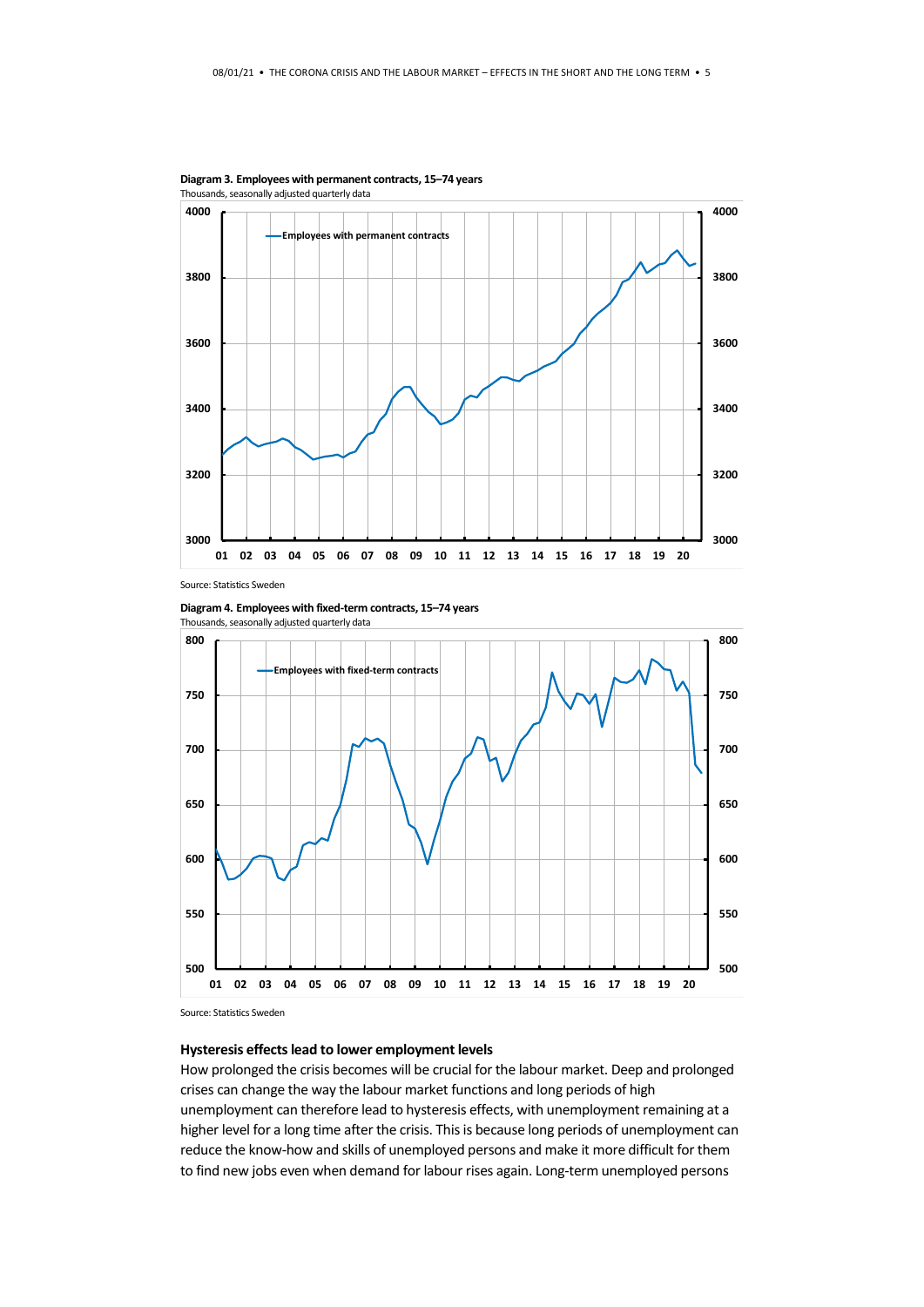also lose important contacts in working life, making it more difficult for them to find a job. What might indicate less serious hysteresis effects in this crisis is that the adversely affected sectors are relatively dynamic, have substantial staff turnover and have relatively low educational and job-specific skills requirements. It may therefore be easier to re-employ people in these sectors. This may lead to more rapid recovery once the pandemic has subsided. But this requires labour demand in these sectors to return to previous levels.

In conjunction with the 1990s crisis, the unemployment rate was over 9 per cent for 5½ years and it has never come down to the levels that prevailed prior to the crisis. There are many explanations for this that are not directly related to the factors that triggered the crisis, but it shows that serious crises can have very substantial and long-term effects on the labour market.<sup>[8](#page-5-0)</sup> Even after the financial crisis of 2008–2009, it took a long time for the unemployment rate to recede, but this is partly due to the increase in labour supply and refugee immigration. It is worth noting that the coronavirus pandemic has so far not led to reduced labour force participation as happened in earlier crises. This is positive as it enables higher employment in the long term.

### Young people and foreign-born persons hit hardest by the crisis

Groups entering the labour market, such as young people and foreign-born persons with a short period of residence, are hit hardest by economic crises. Unemployment rates among young people and foreign-born persons rose very quickly at the beginning of the pandemic at the same time as the employment rates fell. During the third quarter of 2020, the employment rate among young people and foreign-born persons was just under 7 and 3 percentage points lower respectively than during the same quarter in 2019 (see Figure 5 and Figure 6). Monthly statistics show that the situation has improved in recent months, but the labour market situation for young people and foreign-born persons is still much worse than before the pandemic. Research shows that economic crises have prolonged negative effects on employment and income in both these groups. $9$  The effects may now be greater than in previous recessions as sectors with a large percentage of entry-level jobs (retail, hotels and restaurants) have been hit hardest in the corona crisis. The number of employees in the hotel and restaurant business was 19 per cent lower in the third quarter of 2020 compared with one year previously.[10](#page-5-2) During the financial crisis, the manufacturing sector was worst hit in Sweden while the service sector was on average not affected to any great degree.<sup>[11](#page-5-3)</sup>

#### **Long-term effects for some young people due to the shortage of spare-time and summer jobs**

During the corona crisis, it has been difficult for young people to find summer and spare-time jobs, which has led to high youth unemployment (see Figure 5). This can also lead to lower employment in the long term. Research shows that a third of those who have studied vocational upper secondary school programmes find their first permanent job with employers with whom they have previously had summer or spare-time employment during their upper secondary education.<sup>[12](#page-5-4)</sup> Furthermore, this proportion is higher during recessions. Research based on establishment closures indicates that the effects on employment and income for the young people affected are greatest immediately after they have completed upper-secondary school, but the effects do not disappear completely until ten years

<span id="page-5-0"></span><sup>8</sup> See, for example, Holmlund (2011) for a detailed description of the effects of the 1990s crisis and the financial crisis on the labour market.

<span id="page-5-1"></span><sup>9</sup> See, for example, Engdahl et al. (2019), Müller (2020) and Åslund and Rooth (2007).

<sup>10</sup> According to short-term employment statistics.

<span id="page-5-3"></span><span id="page-5-2"></span><sup>11</sup> Olsson (2020).

<span id="page-5-4"></span><sup>&</sup>lt;sup>12</sup> Hensvik et al. (2017).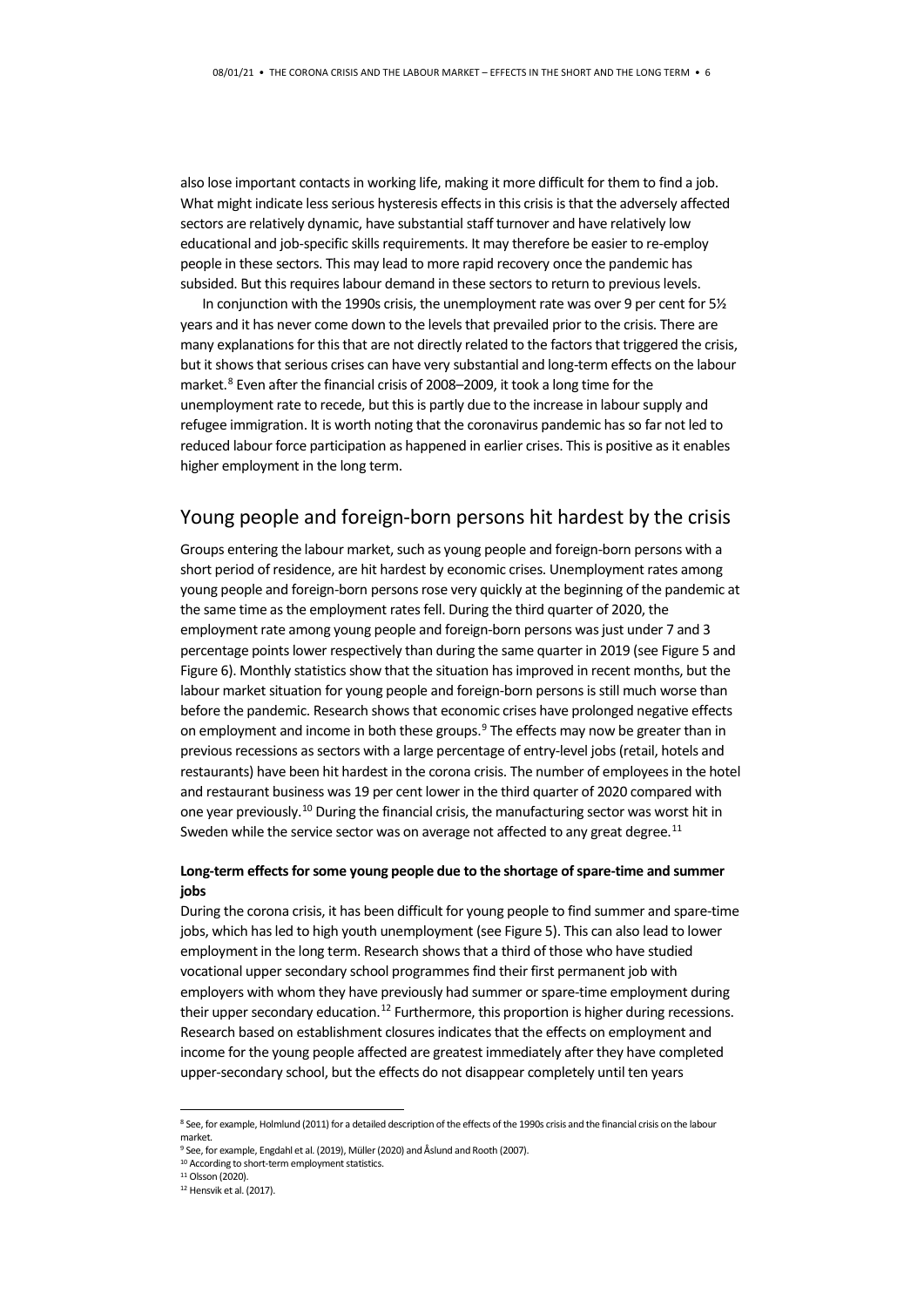afterwards.<sup>[13](#page-6-0)</sup> Entering the labour market during the crisis can also have long-term social consequences, for example, when it comes to starting a family.<sup>[14](#page-6-1)</sup> If there are also flaws in the education system due to the pandemic so that fewer young people complete uppersecondary school, it may have even more negative effects on the labour market in the longer term, as young people with no upper-secondary qualification face a particularly difficult situation on the labour market.

Because labour market entry is exacerbated by the crisis, the labour force participation rate, employment rate and number of hours worked are expected to be lower among young people. The effects are not permanent, but they can be prolonged. Young people are more flexible, however, and fare better in the long run than older people who have lost their jobs. Experience from the 1990s crisis shows that older people who become unemployed risk leaving the labour force prematurely through retirement or becoming long-term unemployed. Recovery on the labour market could happen more rapidly now that the corona crisis has affected young people more than older people. It is easier for young people to retrain and the shortage of jobs will probably lead to more of them going on to higher education. This can be positive for productivity in the long run, even though labour supply among young people decreases during education. Employment is less affected than the number of hours worked, as many students do spare-time work in parallel with their studies but only for a few hours a week. The pandemic may prompt some young people to refrain from taking a year out, which is positive.<sup>[15](#page-6-2)</sup> But many young people may also choose to study for longer and wait until after the crisis to graduate, which means it will take longer for them to find highly qualified work.





 <sup>13</sup> Müller (2020).

<span id="page-6-1"></span><span id="page-6-0"></span><sup>14</sup> See, for example, Engdahl et al. (2019).

<span id="page-6-2"></span><sup>&</sup>lt;sup>15</sup> Postponed higher education leads to lower income and salaries after completed studies. This is because working life experience prior to higher education generates much less return than working life experience after it. See, for example, Holmlund et al. (2008).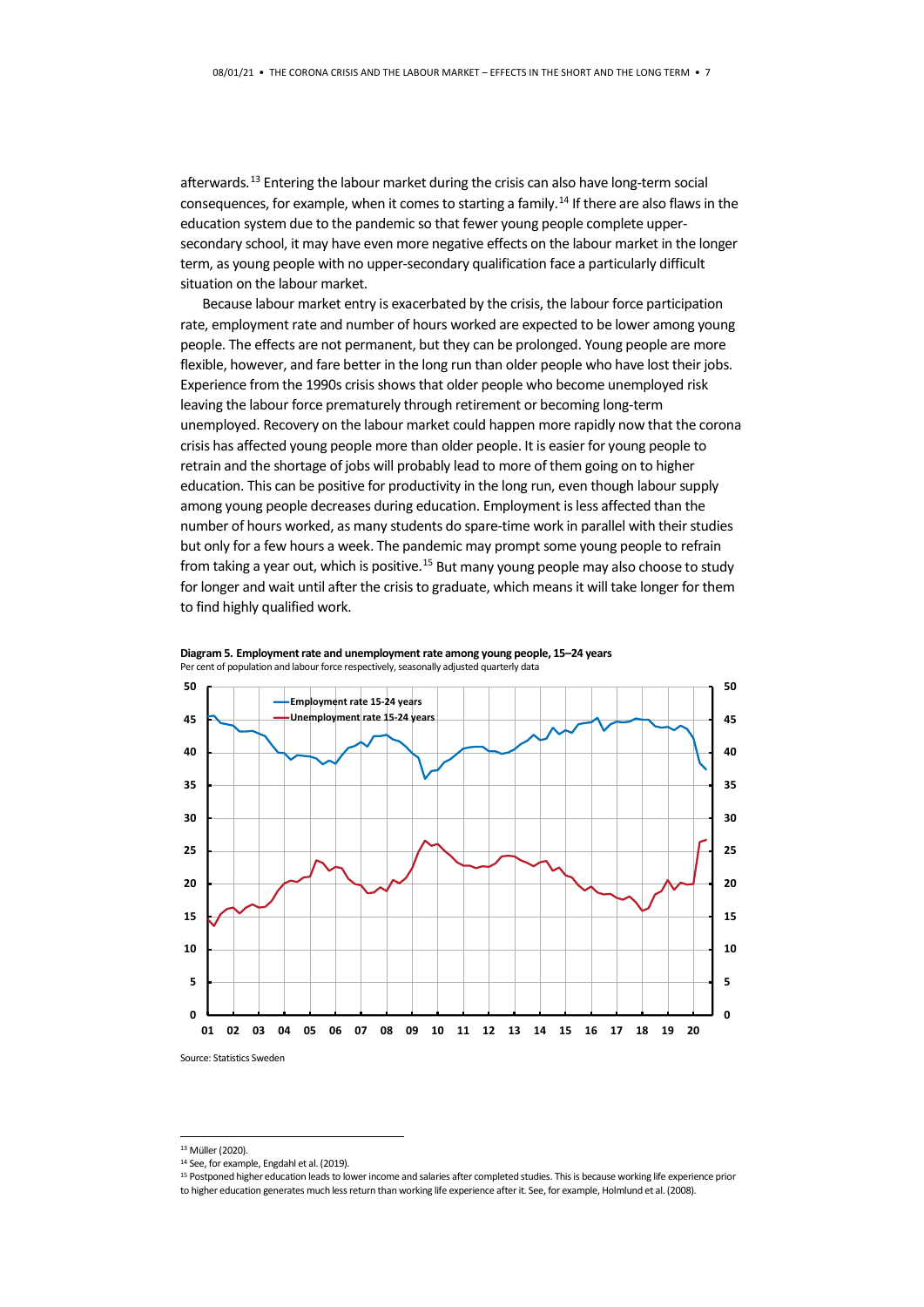

**Diagram 6. Employment rate for Swedish- and foreign-born persons, 15–74 years** Per cent of population, seasonally adjusted quarterly data

Source: Statistics Sweden

#### **High unemployment rate among foreign-born persons**

Employment among foreign-born persons rose significantly during the last economic boom. But foreign-born workers with a short period of residence in Sweden have lost their jobs more easily during the pandemic. This is because the hardest-hit sectors employ many foreign-born persons and those with a short period of employment are made redundant first. The risk is that it will take longer for foreign-born persons to establish themselves on the labour market because of the pandemic, as it is now more difficult to participate in, for example, language courses and labour market policy measures, such as work placement schemes. The unemployment rate among foreign-born persons was around 15 per cent prior to the pandemic and has now increased to more than 20 per cent (See Figure 7). The risk of becoming unemployed has increased much more for foreign-born workers than for Swedish-born workers (see Figure 8).<sup>[16](#page-7-0)</sup> For both Swedish- and foreign-born workers, the risk of unemployment has decreased again and for Swedish-born workers, it is back at prepandemic levels.

The job-finding rate<sup>[17](#page-7-1)</sup> fell rapidly at the beginning of the corona crisis but has now picked up again (see Figure 9). Statistics from the Swedish Public Employment Service also show that the number of successful job-seekers has increased in recent months. This indicates that those who have recently become unemployed have better chances of finding new work than those who have been unemployed for longer. The job-finding rate is also significantly greater for Swedish-born unemployed persons than for foreign-born persons.

The structural problems on the labour market, made apparent by the low job-finding rates among low-educated and foreign-born workers, will persist after the pandemic. It may become even more difficult for these groups to gain a firm foothold in the labour market as competition for jobs will become tougher when unemployment is higher.

<span id="page-7-0"></span><sup>&</sup>lt;sup>16</sup> The risk of unemployment is the probability of a person employed in quarter t-1 becoming unemployed in quarter t. Flow statistics are used to understand and interpret what drives changes in the levels of various labour market variables, such as unemployment and employment.

<span id="page-7-1"></span> $17$  The job-finding rate is the probability of an unemployed person in quarter t-1 becoming employed in quarter t.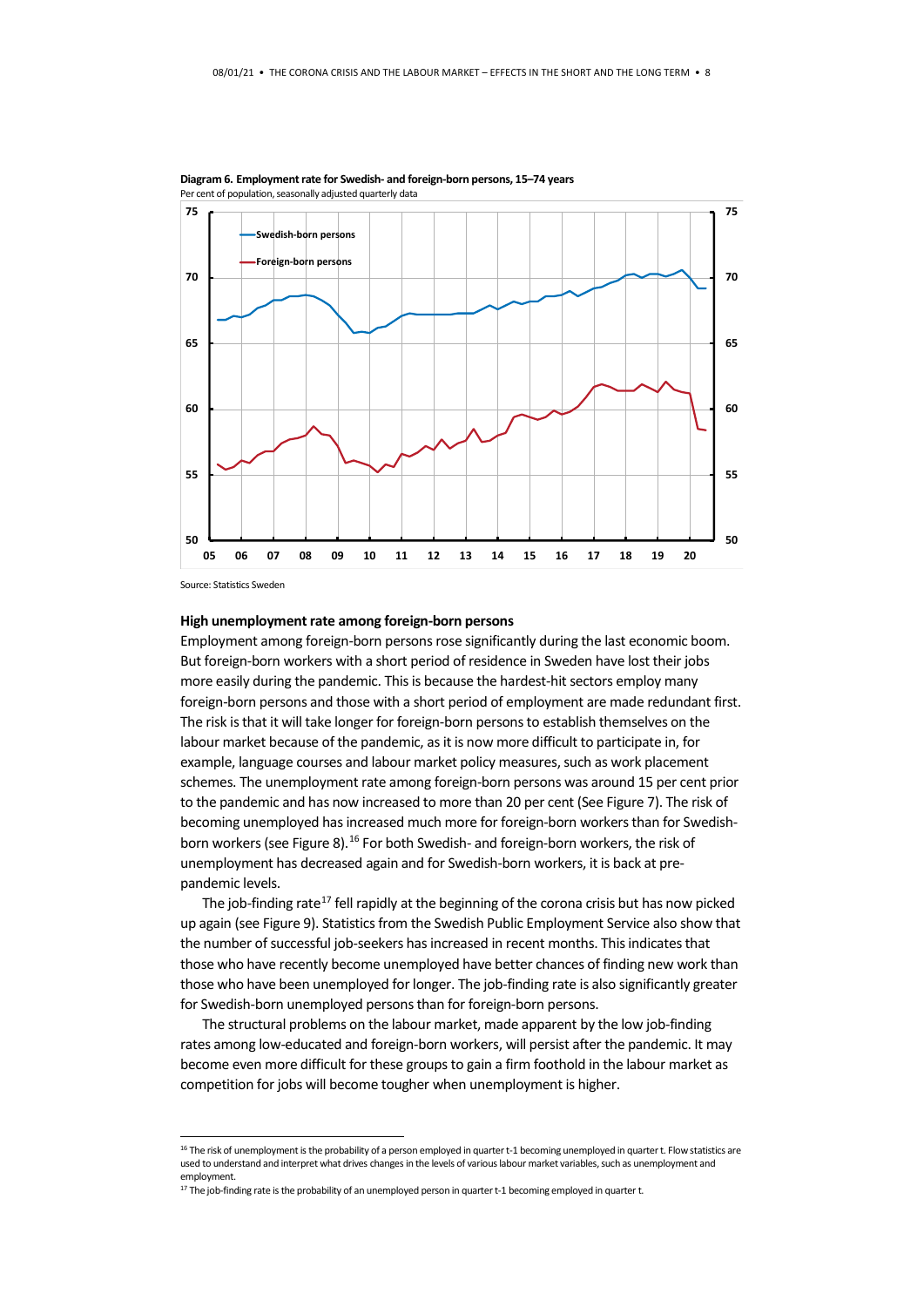

**Diagram 7. Unemployment rate among Swedish- and foreign born persons, 15–74 years** Per cent of labour force, seasonally adjusted quarterly data

Source: Statistics Sweden





Note. Risk of unemployment measures the share of employed persons in quarter t-1 who have become unemployed in quarter t. Source: Statistics Sweden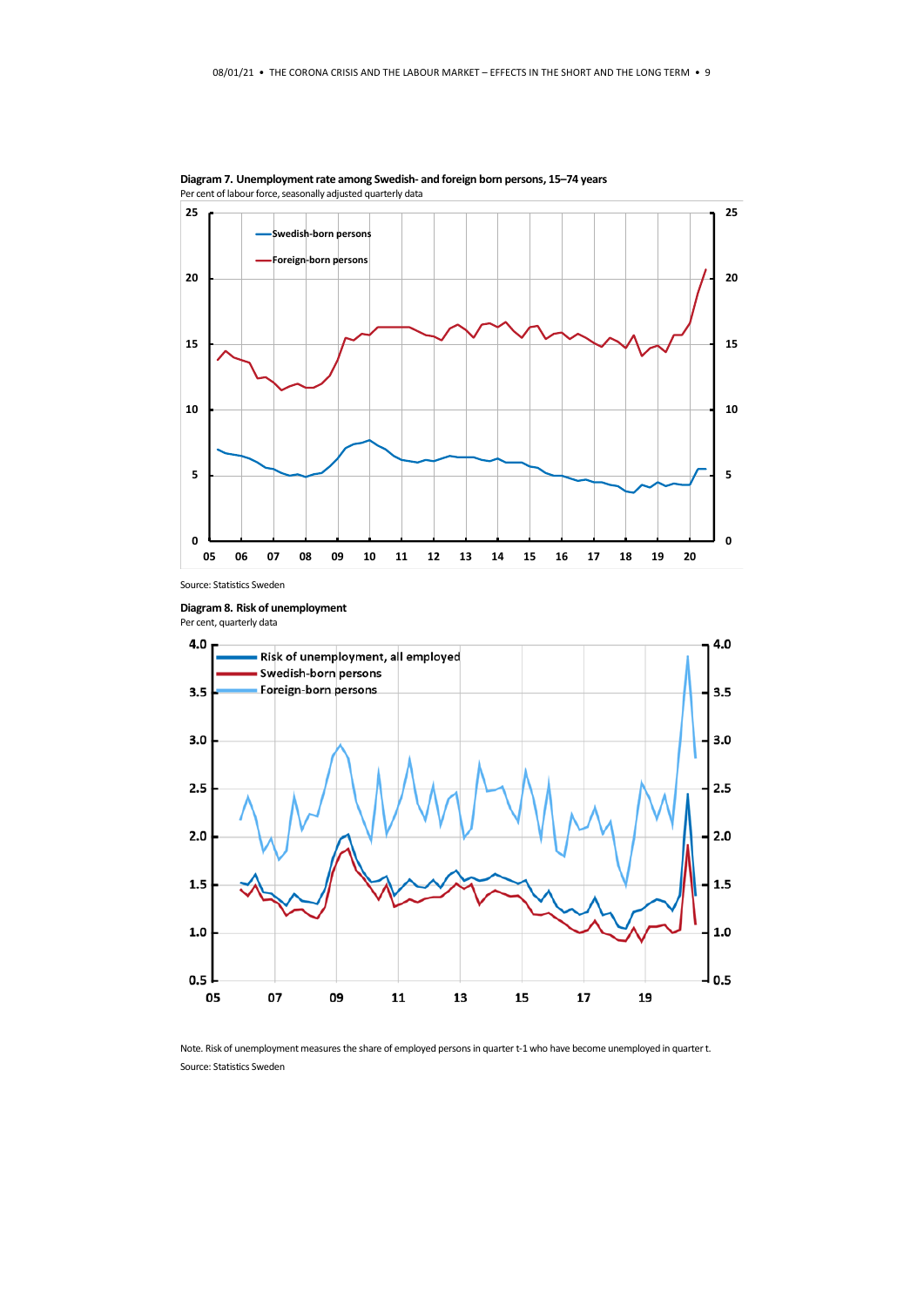

**Diagram 9. Job-finding rate for unemployed persons** Per cent, quarterly data

Note. Job-finding rate measures the share of unemployed persons in quarter t-1 who have become employed in quarter t. Source: Statistics Sweden

### Structural change affects the labour market

Structural change is normally faster during economic crises. Although it is positive for productivity and prosperity in the long term, it also causes higher unemployment for a period. Previous crises show that this period can be long. It is better for the labour market if structural change happens gradually as this means that not as many become unemployed at the same time. Digitalisation of the retail sector can be taken as an example. Many who work in retail have skills and know-how that are in general demand on the labour market. If digitalisation occurs gradually, these people will find new jobs, for example in other service sectors. But if many physical shops disappear simultaneously during the pandemic when labour demand has also fallen substantially in other sectors, the adjustment will be more difficult for those who lose their jobs as there are many unemployed competing for only a few jobs. How great the effects will be on unemployment of such a structural change naturally depends on the ability of the labour force to adjust and on the flexibility of the labour market. Even in hindsight, it will probably be difficult to say in what way and how much the coronavirus pandemic has affected the structural change.

Demand in many sectors has recovered quite considerably from the sharp fall in the spring. The changes in demand will be prolonged, or even permanent, for some sectors while they will be relatively short-lived for others. If the majority of the changes in behaviour are temporary, the labour market will not be so adversely affected in the longer term.

So far, companies and employees in the service sector have been hit hardest by the pandemic. Services that require physical proximity, gather many people together or are linked to travel have been particularly hard-hit. These include hotels, restaurants, various personal services, physical shops (with the exemption of grocery stores), travel agencies, airlines, shipping companies, passenger transport, sport, theatres and other cultural services.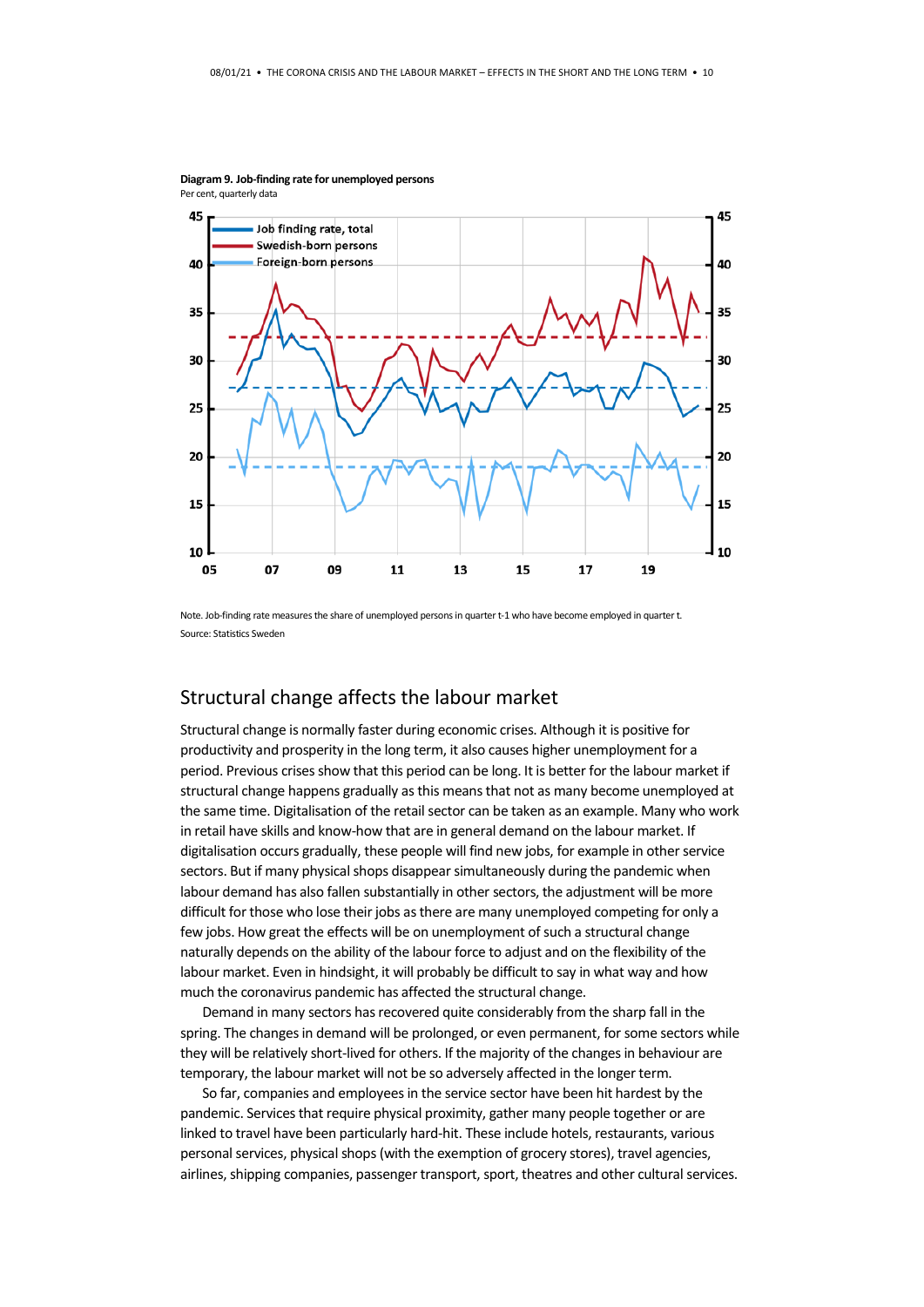It seems likely that demand for, for example, taxi, restaurant, hairdresser and cultural services will recover relatively quickly once the pandemic subsides. There is a stable demand for the consumption of such services, even if many are not using them during the pandemic due to the risk of infection and the general guidelines. Many such services require physical contact and are therefore difficult to digitalise or automate. They are also important for the future labour market and in certain cases for employment of low-educated workers, making it imperative to help companies in these sectors to survive the crisis. Sectors in which structural change was already underway prior to the crisis will probably not recover to the same extent. A case in point is physical retail outlets, which are being replaced by growing e-Commerce.<sup>[18](#page-10-0)</sup>

There are also sectors where it is more difficult to make forecasts. For example, demand for all types of travel has fallen very sharply during the pandemic. It may take a long time for demand to pick up again. Digital meetings may also replace some business trips more permanently. Many airlines already had problems with their profitability before the corona crisis and our growing awareness of climate problems may also reduce business travel and tourism in the long run. In turn, this would also reduce the demand for services such as taxis and restaurants in the longer term.

At the same time, there are sectors that have not been as adversely affected by the corona crisis. For example, much of the manufacturing industry has seen demand fall, but it has been possible to continue production approximately as normal (apart from at the start of the crisis when there was a shortage of some input goods). Industrial companies have also reported a recovery and increased order inflow and output during the autumn.<sup>[19](#page-10-1)</sup> The effects of the coronavirus pandemic on structural change in the industrial sector may therefore be approximately the same as during previous recessions, unless continued lockdowns around the world lead to new major disruptions in supply chains and more permanent changes in investment and production.

Some sectors have not been affected at all by the pandemic or have seen a rise in demand for their goods and services. For example, food retailers have seen an upswing during the pandemic as more people are preparing food at home. The same is true for companies offering various digital services and home furnishing companies. It is difficult to assess how permanent such behavioural changes are. It depends, for example, on how remote working develops after the pandemic.

## Support measures can have negative long-term effects

It is not economically efficient to allow businesses to fail if they are to restart a few months later. It is therefore justified to help companies survive the crisis and give them support so that they can retain their employees. In addition, the long-term costs will often be lower if measures manage to keep unemployment down. But there are other risks associated with allowing generous support measures to continue for too long. Support to short-time work compensation schemes, for example, risks suppressing a company's production even when demand rises, as companies may be wary of bringing employees off the schemes prematurely when the future is very uncertain. If large companies keep their production down, it also restricts the ability of sub-contractors to increase their capacity utilisation.

Going from survival to supporting activity in a pandemic is therefore somewhat of a balancing act. But as the spread of infection subsides, demand will also return. The smaller

<span id="page-10-0"></span><sup>&</sup>lt;sup>18</sup> The growing e-Commerce sector means, however, that there are more jobs in mail order, warehousing and logistics, which is reducing the effect on employment.

<span id="page-10-1"></span><sup>19</sup> See Sveriges Riksbank (2020c).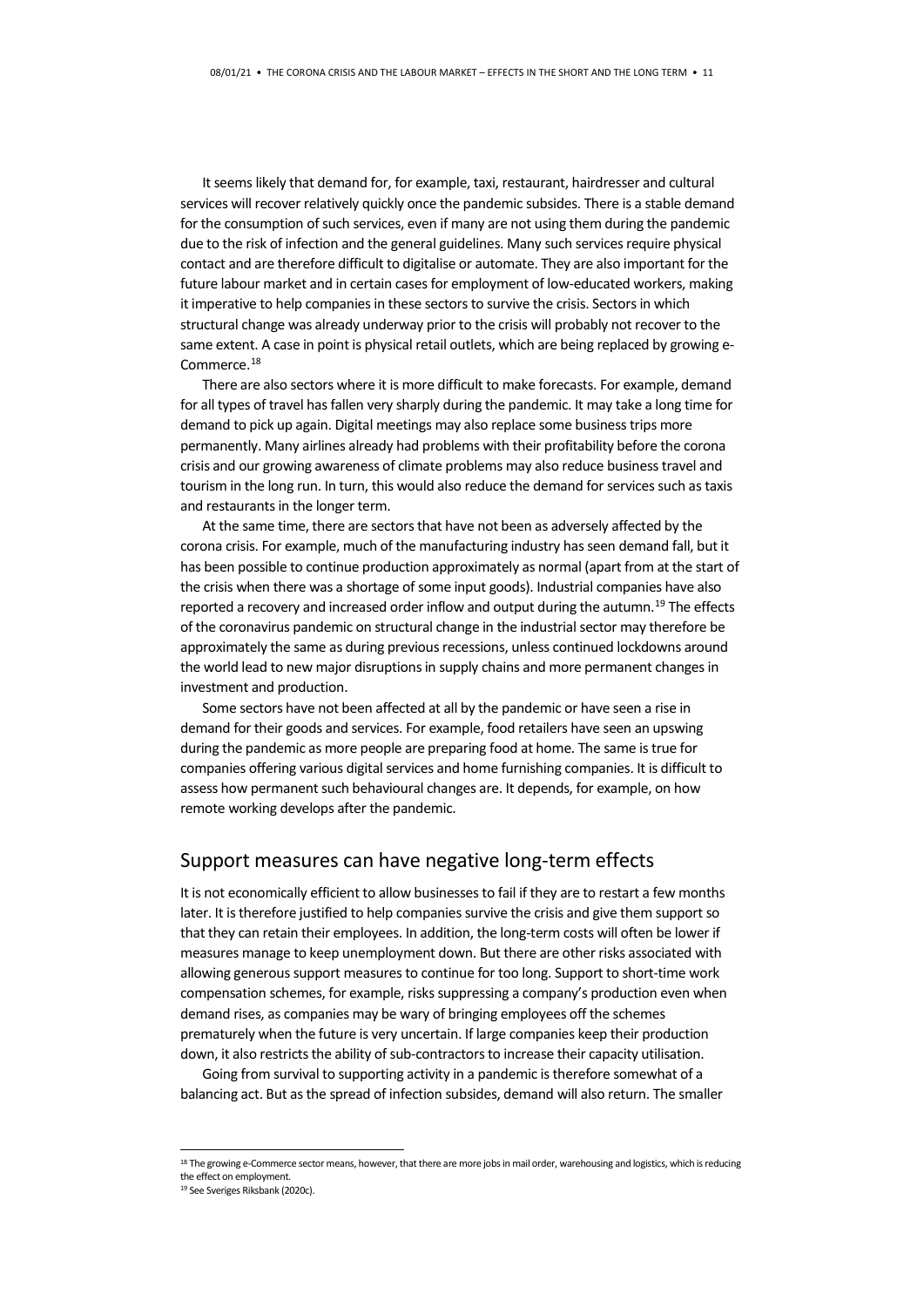the risk of infection, the more appropriate it will be to implement measures that bolster activity rather than support that hinders production and structural change.

#### **Targeted labour market policy measures important for long-term labour market performance**

To prevent persistently high unemployment, more labour market policy measures may be required, including labour market training, job-search assistance and subsidised employment. Enhanced possibilities for retraining and further education can also reduce the risk of unemployment becoming entrenched at a high level. The better various training initiatives can be designed in accordance with the needs of the labour market, the better the labour market will recover. To ensure a decrease in the unemployment rate over the long term, measures to reduce unemployment among low-educated, foreign-born workers are required. Research shows that the job-finding rate among low-educated, newly arrived refugees can be significantly improved through intensified language training, work practice and job-search and matching assistance. [20](#page-11-0)

# The effects of the pandemic will be long-lasting but not permanent

The coronavirus pandemic is expected to lead to a reduction in the number of persons employed and hours worked and a higher unemployment rate in the long term. However, the effects will not be permanent but will wear off after a while. How serious the consequences will be depends on how long the pandemic goes on, how much the unemployment rate rises during the pandemic, what measures are implemented to mitigate the effects on the labour market and the way the support measures are phased out. How large the long-term effects on the labour market will be is very difficult to know, even in hindsight, as they are not directly observable but must be assessed with the help of different indicators and econometric models. In addition, it will be more difficult than usual to assess future developments on the labour market due to the changes in LFS data collection that are implemented in January 20[21](#page-11-1) (see article).<sup>21</sup> It is therefore important to continue to follow other labour market statistics as well, including the unemployment figures from the Swedish Public Employment Service and short-term employment statistics from Statistics Sweden.

If the majority of the changes in behaviour that have occurred among the population during the pandemic are temporary, the labour market will not be so adversely affected in the longer term. But the unemployment rate was already relatively high before the pandemic and the structural problems on the labour market, such as the low job-finding rate among low-educated and foreign-born workers, will persist even after the pandemic. Reforms that promote a more inclusive labour market, greater mobility and possibilities for education and workplace training could counteract the high unemployment rate in the long term.

 <sup>20</sup> See Dahlberg et al. (2020).

<span id="page-11-1"></span><span id="page-11-0"></span><sup>&</sup>lt;sup>21</sup> See also Commission Implementing Regulation (EU) No. 2019/2240.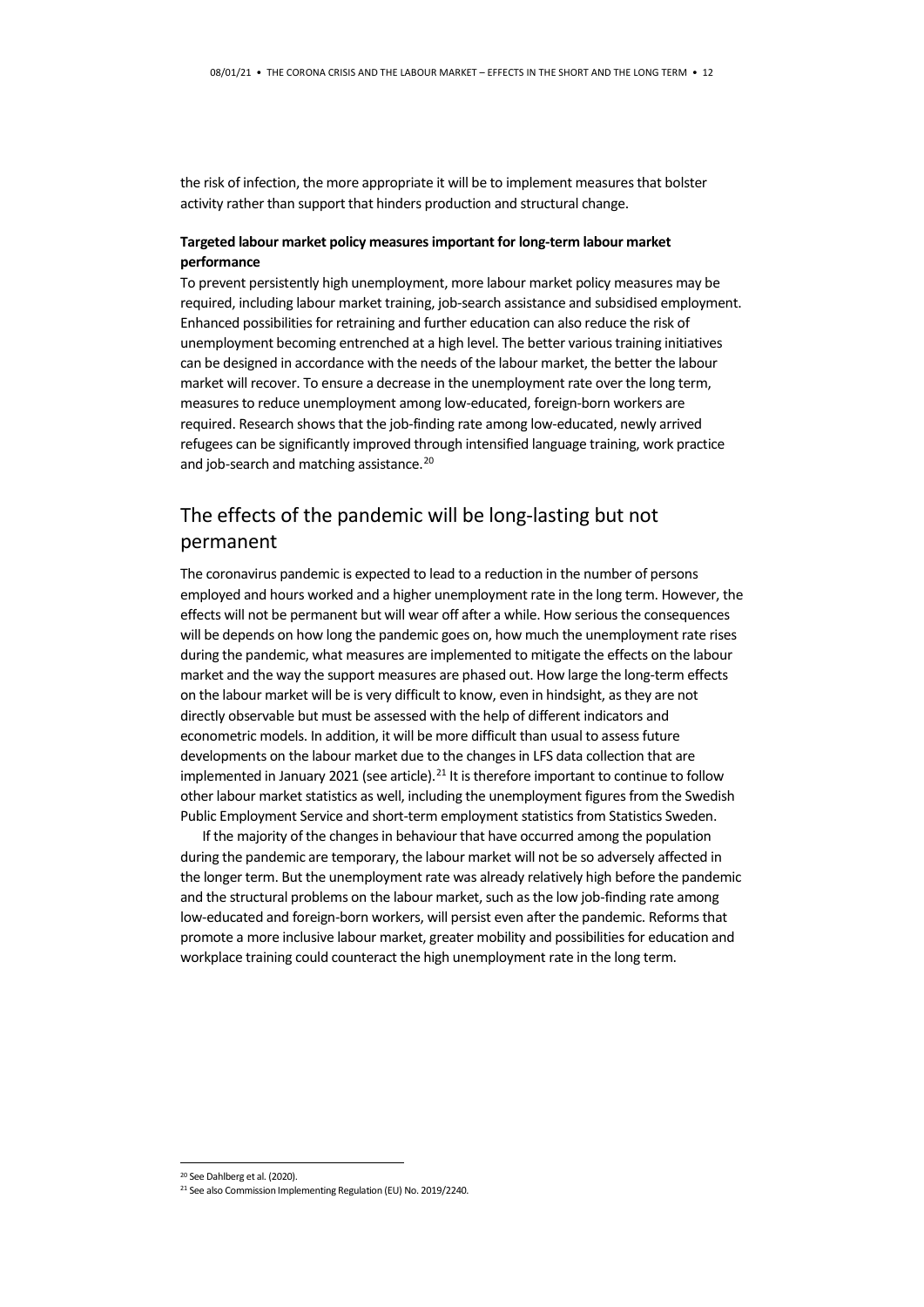#### **Article: Changes in LFS 2021 will make it more difficult to follow up the effects of the pandemic on the labour market**

As from January 2021, some changes in data collection for LFS will occur as a result of a new EU Regulation. The changes will entail a stricter definition of employed persons and clarification of the term "actively seeking work". Persons who are absent from work for longer than three months and have no work-related income or benefits will no longer be defined as employed. This applies, for example, to persons on parental leave without income-related compensation or those on leave of absence for studies. The number of unemployed persons according to LFS may also be affected as the question about jobseeking will be asked in a different way to previously. The changes will lead to a lower recorded employment level, while the effect on the unemployment measure is more difficult to assess. It is also unclear how substantial the effects will be. The changes will probably cause a break in the time series in the statistics and it will be more difficult to compare LFS outcomes with previous outcomes. Statistics Sweden will publish statistics that link the old survey with the new one and thus correct for the break in the time series, but this cannot be done until late 2021. The changes to LFS will therefore make it more difficult to follow up the effects of the pandemic on the labour market at least during 2021.